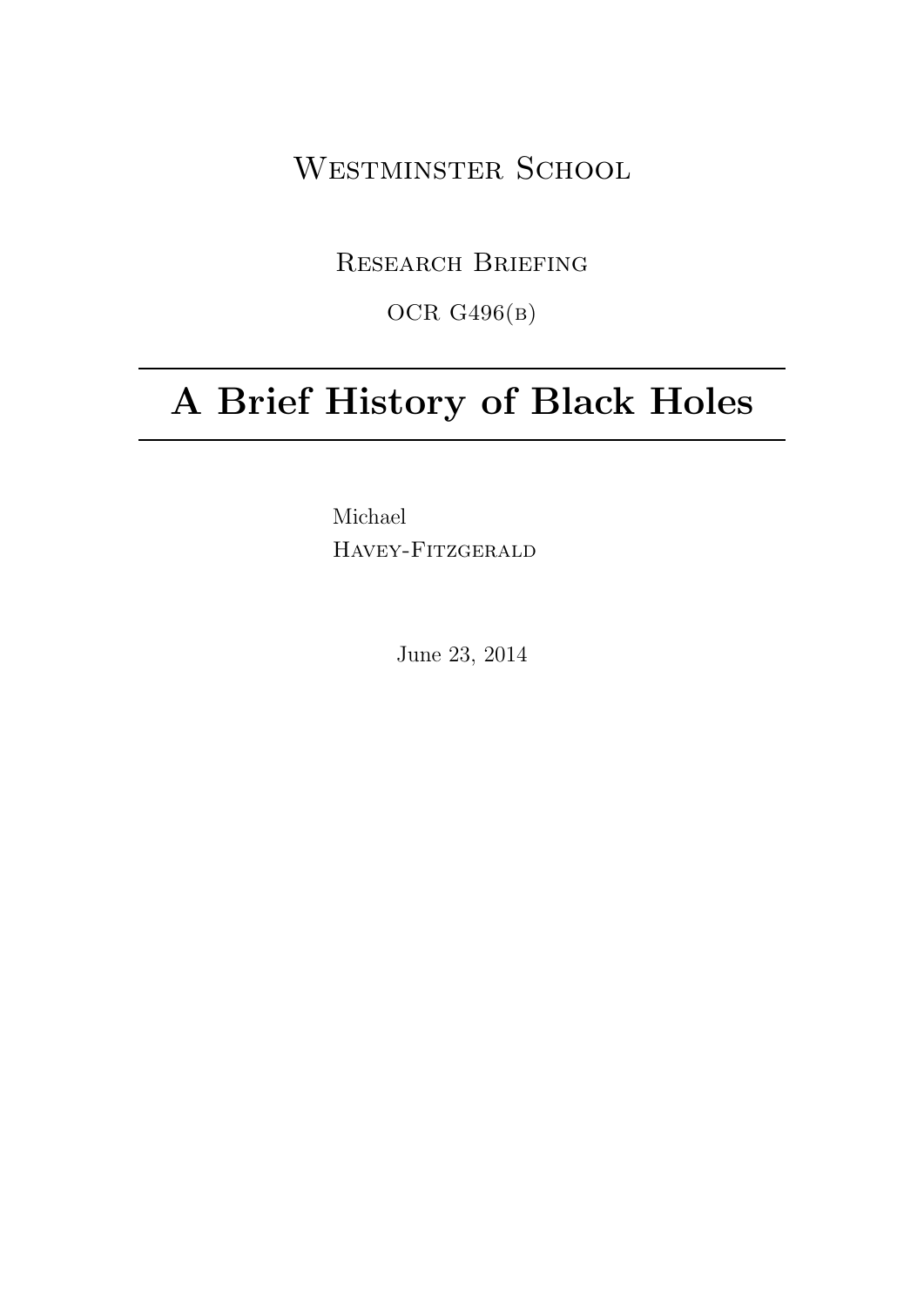## **Contents**

|                |                              | 1 Definition |  | $\mathcal{D}_{\mathcal{L}}$ |
|----------------|------------------------------|--------------|--|-----------------------------|
|                | 2 Discovery                  |              |  | 3                           |
|                | 2.1                          |              |  |                             |
|                | 2.2                          |              |  |                             |
|                |                              |              |  |                             |
|                |                              |              |  |                             |
|                | 3 Life Cycle of a Black Hole |              |  | 6                           |
| $\overline{4}$ | Summation                    |              |  |                             |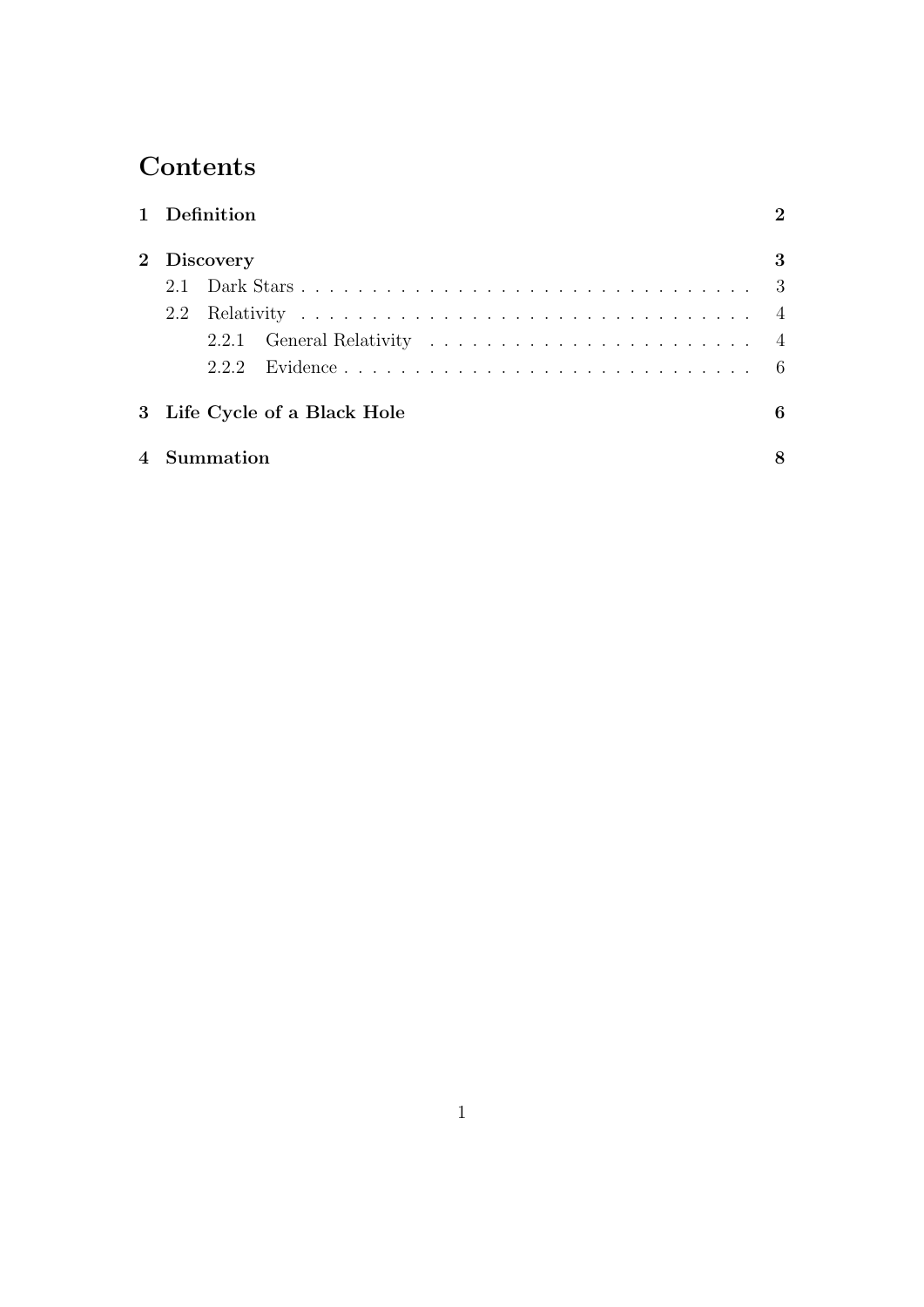## 1 Definition

When stars with enough mass reach the end of their life cycle they can collapse into black holes. A black hole is a collection of mass with such a strong gravitational force that nothing, not even light, can escape once captured within its event horizon. The addition of further mass to the black hole goes to increase its gravitational force which in turn attracts more mass, creating a vicious cycle.



Figure 1: Artist's conception of an event horizon. [1]

An event horizon is described as a unidirectional membrane in spacetime across which information, matter and energy can only travel in one direction; it is the point of no return. This event horizon, or Schwarzschild Radius as it is also known, can be calculated mathematically with the equation  $r_s = \frac{2Gm}{c^2}$  $\frac{Gm}{c^2}$  (for a star the mass of our sun the Schwarzchild Radius would be 3km, compared to its true radius of 700,000km[2]). Due to gravitational time dilation an object approaching the horizon would appear to slow down to external observers however from the perspective of the object itself time would not appear altered.

Black holes emit Hawking Radiation, also known as black hole evaporation. As a black hole radiates it loses energy and therefore also mass due to Einstein's equation relating energy and mass  $(E = mc^2)$ . The rate of evaporation is inversely proportional to the mass of the black hole and so the smaller the black hole the faster the rate of evaporation, or decay, meaning that all Black Holes are predicted to ultimately vanish.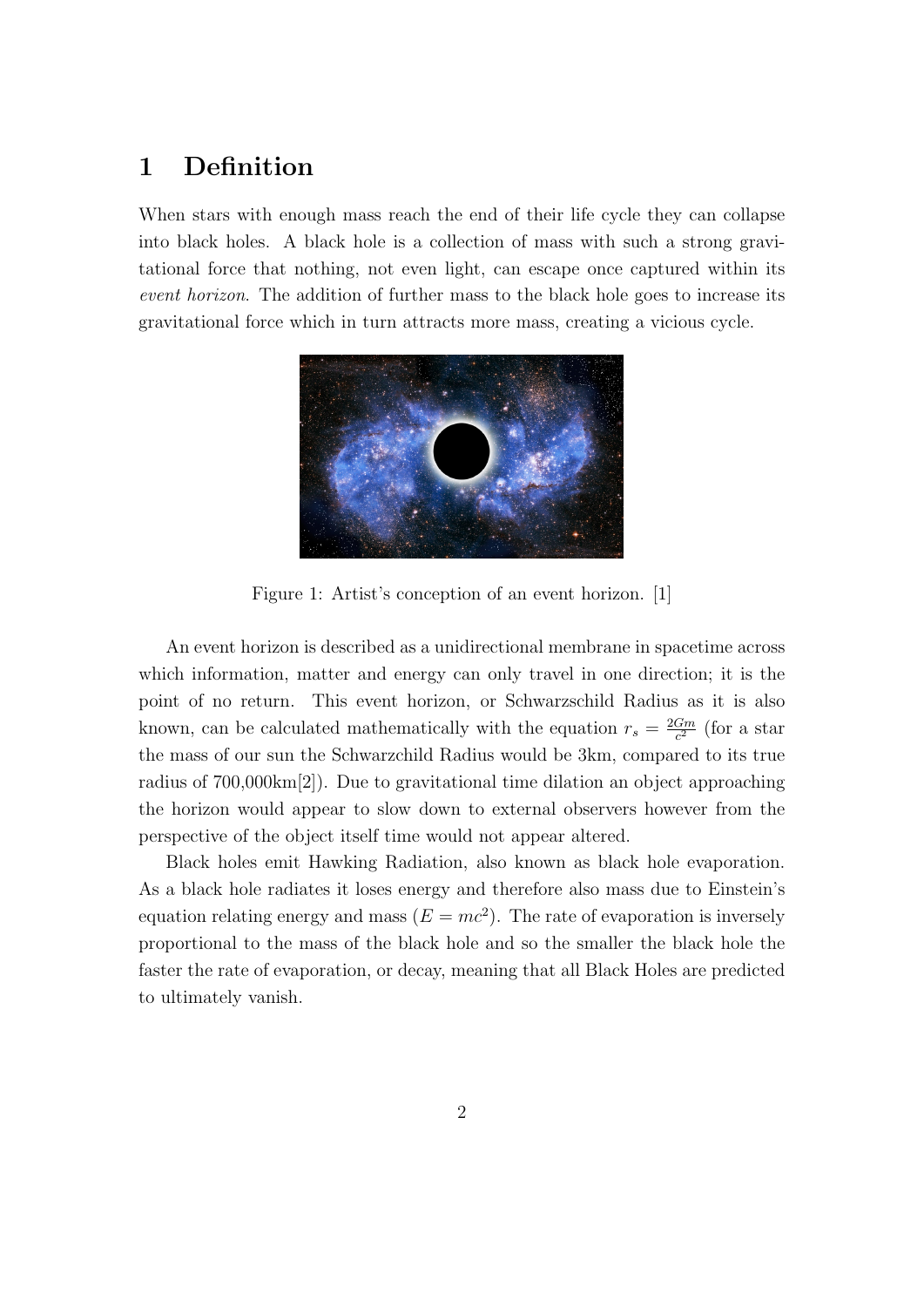## 2 Discovery

#### 2.1 Dark Stars

The precursors to black holes were Dark Stars, and as they were theorised long before Einstein's ideas of relativity their effects on time are completely ignored. Under Newtonian physics the equation for the gravitational force attracting two masses can be modeled by  $F = G \frac{m_1 m_2}{r^2}$  $\frac{1}{r^2}$ ; this means that a massive object with a sufficiently small radius can have a gravitational force so strong that its escape velocity  $[v_e = \sqrt{\frac{2GM}{r}}]$  $\frac{dM}{dr}$  exceeds the speed of light. John Michell first theorised these 'Dark Stars' in his writing to Henry Cavendish of the Royal Society in 1783:

"If the semi-diameter of a sphere of the same density as the Sun were to exceed that of the Sun in the proportion of 500 to 1, a body falling from an infinite height towards it would have acquired at its surface greater velocity than that of light, and consequently supposing light to be attracted by the same force in proportion to its vis inertiae, with other bodies, all light emitted from such a body would be made to return towards it by its own proper gravity." [3]

Dark Stars differ from Black Holes in that it is not true to say absolutely nothing can escape a Dark Star. For instance any particle with a continued means of propulsion would eventually leave the Star provided the propulsive force was greater than the force of gravity  $(q)$  experienced by the particle; this leads to what is known as *Indirect Radiation*. Some particles temporarily escape the star's surface and interact with each other before being pulled back in, while free these particles can interact with one another and occasionally a particle can gain enough kinetic energy to escape completely.

John Michell went as far as to predict the effect of gravity on the wavelength of the light emitted. He claimed that light escaping a Dark Star would have less energy and therefore be shifted down the spectrum to a lower energy colour. Michell then cited Newton's claim that blue light was at the lower end of the energy spectrum; meaning that although Michell had anticipated Gravitational Shift well over one hundred years before Einstein's writings on the topic, he had the direction of the shift in reverse.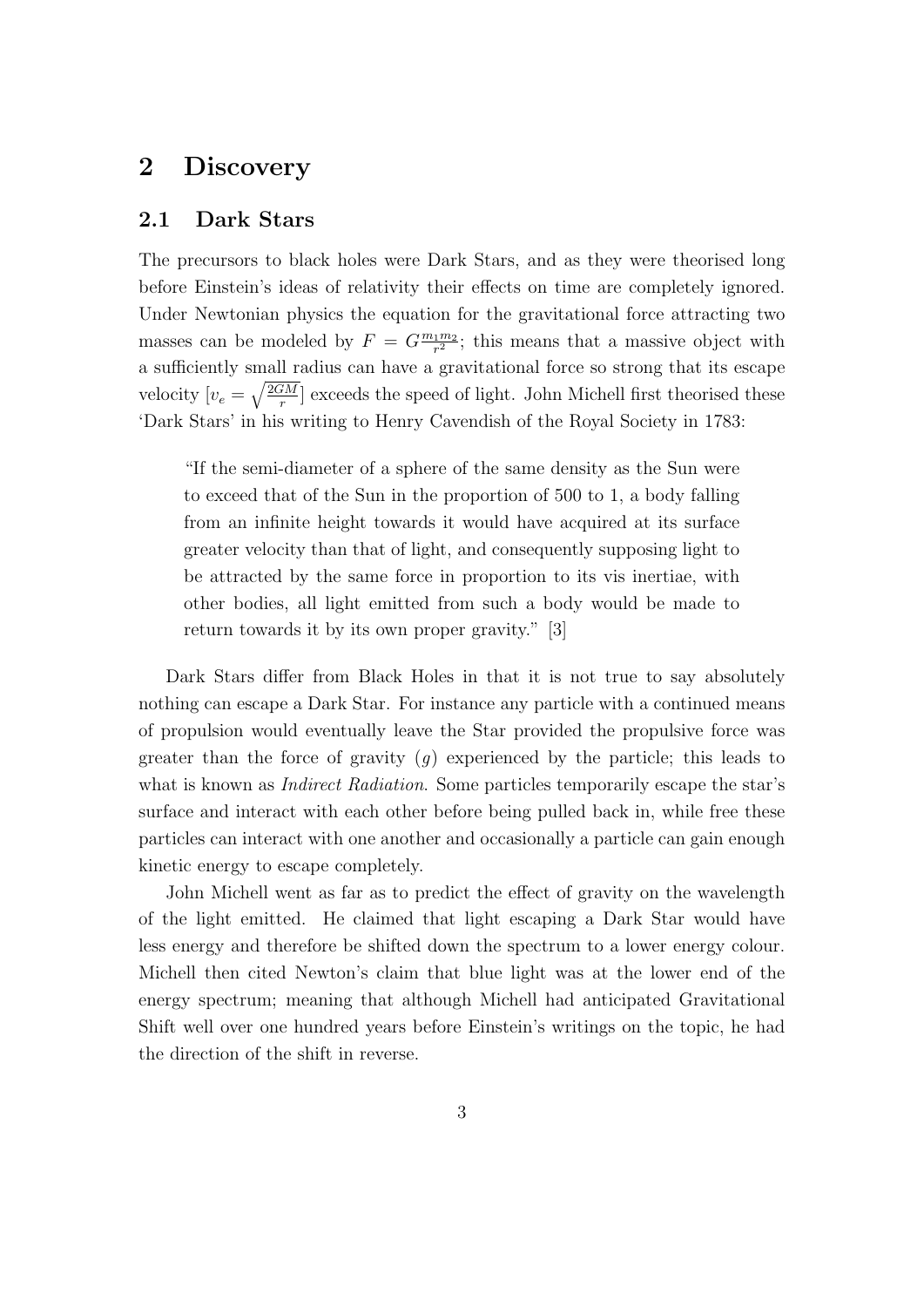#### 2.2 Relativity

At the beginning of the  $20^{th}$  century Albert Einstein first published the theory of Special Relativity in his 1905 paper "On the Electrodynamics of Moving Bodies' and ten years later he finalised his theory of General Relativity, publishing the Einstein Field Equations.

#### 2.2.1 General Relativity

While Einstein's theory of Special Relativity is centred around the premise that light in a vacuum travels at the "speed limit of the universe" at 300,000km/s, the theory of General Relativity focuses on Einstein's Equivalence Principle claiming that inertial and gravitational mass are equivalent as demonstrated in Fig. 2.



Figure 2: Equivalence between Inertial Mass and Gravitational Mass [4]

Einstein extended Galileo's Principle of Relativity claiming that the equivalence of these two types of mass was more than a coincidence, but a fundamental principle of the universe. Up until the  $20<sup>th</sup>$  century the universe was believed to have four dimensions: the three dimensions of space that we experience and a fourth dimension of time that flows universally at a rate of one second per second. Einstein challenged this stating that space and time were in fact interwoven in what he referred to as *spacetime*. Spacetime is curved by the existence of matter or energy and since Euclidean methods of geometry are simply incapable of representing four dimensional spacetime it must be expressed using the Riemann Tensor.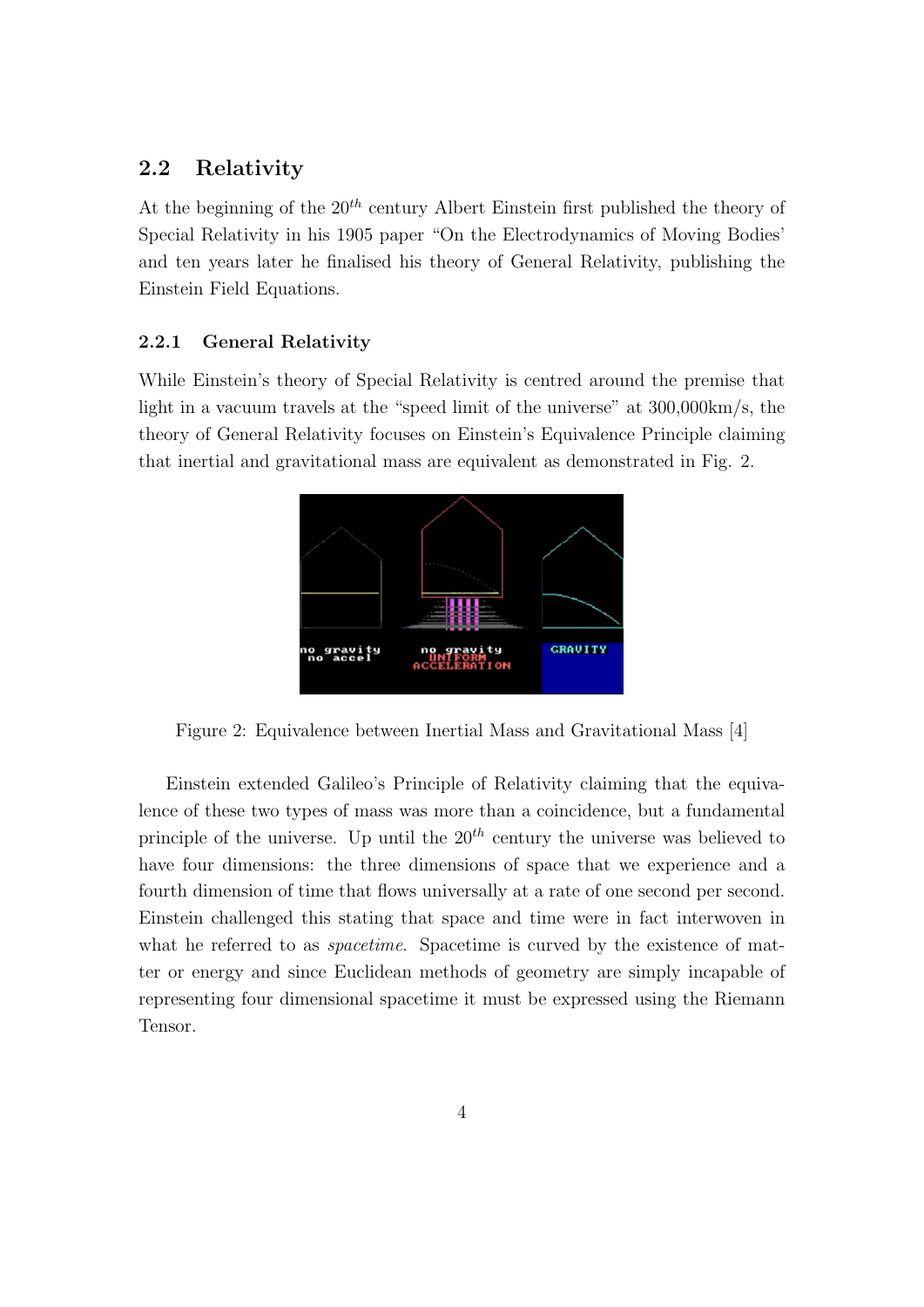

Figure 3: Representation of the effect of mass on Spacetime. [5]

The scientific community was not quick to accept that massive objects could affect the flow of time (Gravitational Time Dilation) as it clashed with all previous classical thought and ventured too close to what seemed to be science fiction. However a key piece of evidence for Einstein was the Precession of Mercury's Orbit, a problem that Newtonian physics had previously been unable to solve. When General Relativity was applied to the motion of Mercury the stronger gravitational pull observed as Mercury approached the sun was fully predicted, Einstein saw this as the crucial test for his theory.

Furthermore matter curving spacetime also explains why massless particles such as photons could still be affected by gravity. Light escaping from a gravitational field must lose energy and therefore is shifted to a lower frequency. This is referred to as Gravitational Redshift as it shifts visible light towards the red end of the electromagnetic spectrum and can be seen in light escaping strong gravitational fields or in light from galaxies moving away from the observer.

The Einstein Field Equations describe the effect of matter on spacetime and the gravitational force this creates. Karl Schwarzchild found a solution to these for masses with zero angular momentum and no electric charge, using the equation presented in the introduction of this briefing to work out the schwarzchild radius of the mass. Any mass with a radius smaller than this must be a a black hole as it would curve spacetime so much that light could not possibly escape; Schwarzchild's solution acts as a good estimate for slow spinning objects such as the earth and our sun. Other solutions emerged for rotating and electrically charged black holes including the Kerr-Newman metric and eventually the No-hair theorem was formed. The No-hair theorem states that Black Holes can only be differentiated by three parameters: angular momentum, electric charge, and mass.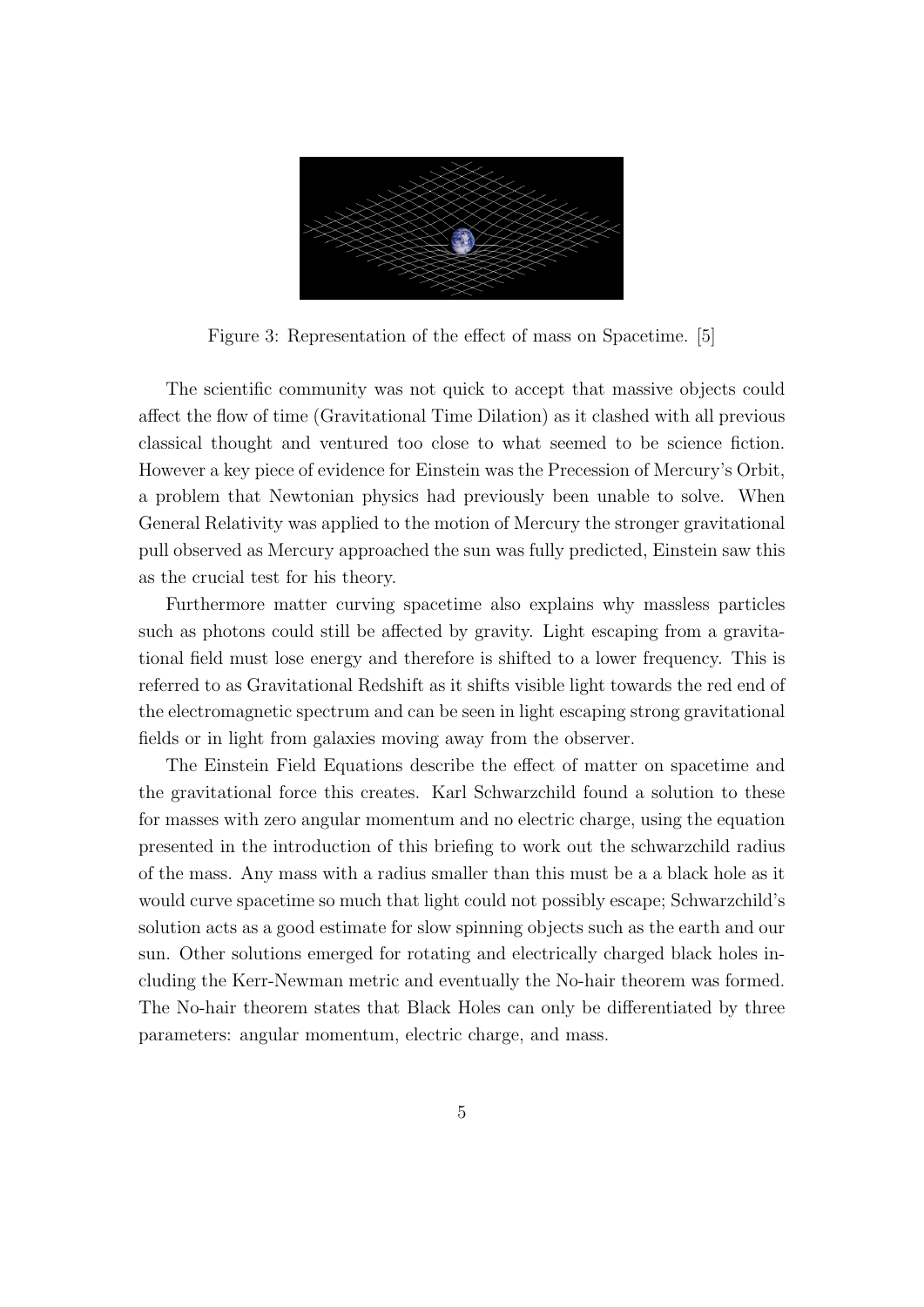#### 2.2.2 Evidence

In 1919 the British astrophysicist Sir Arthur Eddington led two expeditions to Brazil and Africa to observe how a Solar Eclipse would affect the position of the Hyades cluster stars behind the sun. While his measurements were far from precise they clearly showed a deflection and the result brought immense popularity and credibility to Einstein's work.



Figure 4: Representation of the effect of the Sun on starlight. [6]

## 3 Life Cycle of a Black Hole

#### Birth

Stars with a mass approximately 20 times greater than that of our sun [7] or greater have the possibility of forming a black hole at the end of their life cycles. As the star runs out of fuel for nuclear fusion the pressure force pushing out against its own gravity begins to weaken and so the core of the star begins to compress. The combination of the weakening outwards pressure force and the growing gravitational force leads to the rest of the star collapsing into the superdense core.

If the core left after any remaining gas is expelled via a supernova has sufficient mass it will continue to collapse under its own weight until it reaches a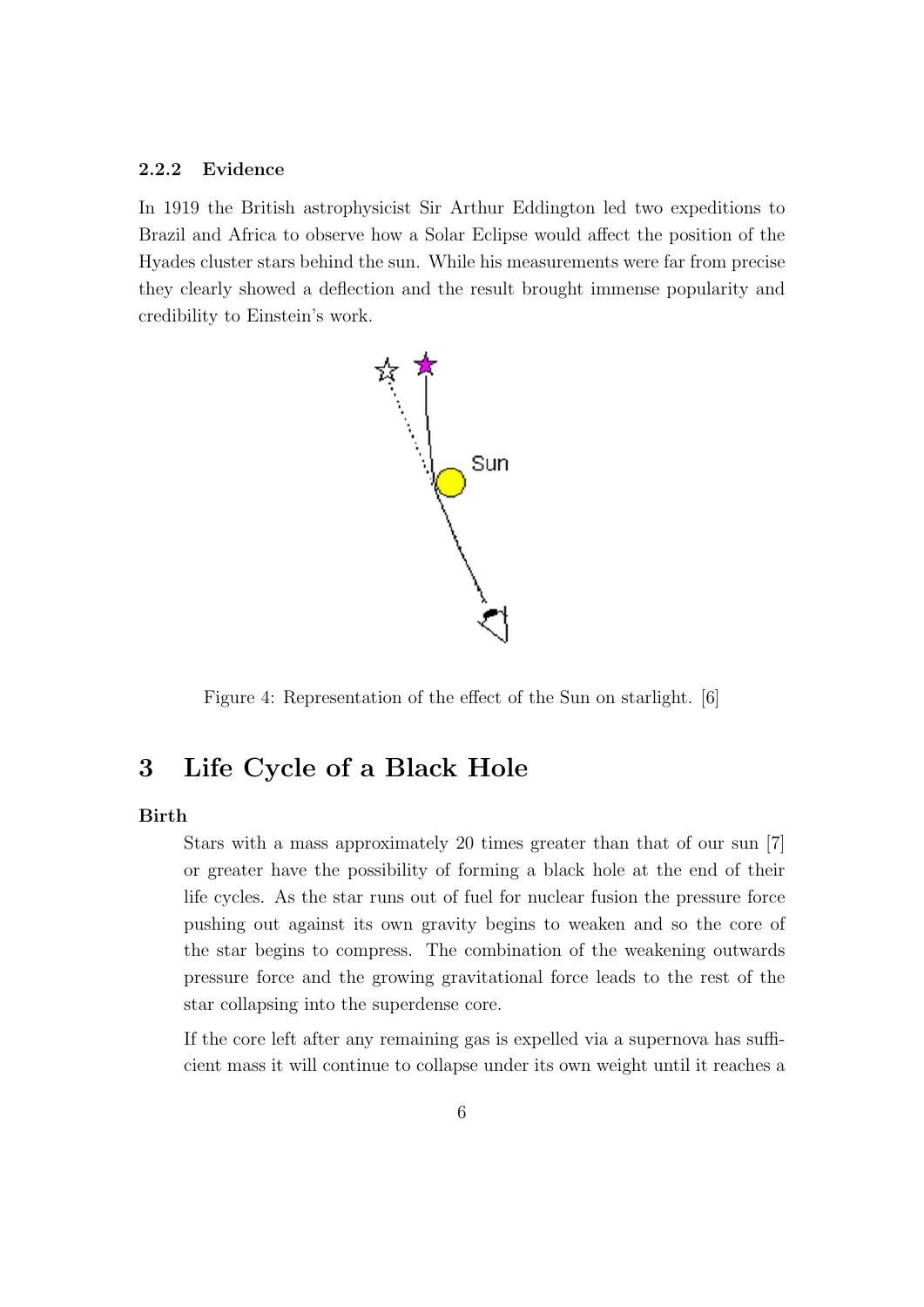point where its volume is effectively zero, and therefore the density is infinite. This is referred to as the singularity and can be found at the centre of all Black Holes.

The radius around the singularity where spacetime is so deformed that not even light can escape is known as the event horizon of the newly formed black hole. Once matter or energy has passed through this point there is no way for it to escape.

#### Growth

Once the black hole has a sufficiently great gravitational force it will absorb nearby stars and interstellar dust along with background radiation. Black holes situated in globular clusters and binary systems are more likely to have the opportunity to absorb other stars and more likely to eventually become supermassive black holes. Supermassive black holes can have masses up to millions of times that of our Sun and are expected to exist in the centers of most galaxies.



Figure 5: Representation of a black hole absorbing a star. [8]

As matter falls into the black hole (but before it crosses the event horizon) it forms an accretion disk, heated by its own friction and one of the brightest objects in the night sky. This disk gets so hot the matter within it can become plasma and therefore electrically charged. The combination of motion and electrical charge polarizes the black hole and this forces the electromagnetic radiation being emitted by the heat to leave by one of the two poles as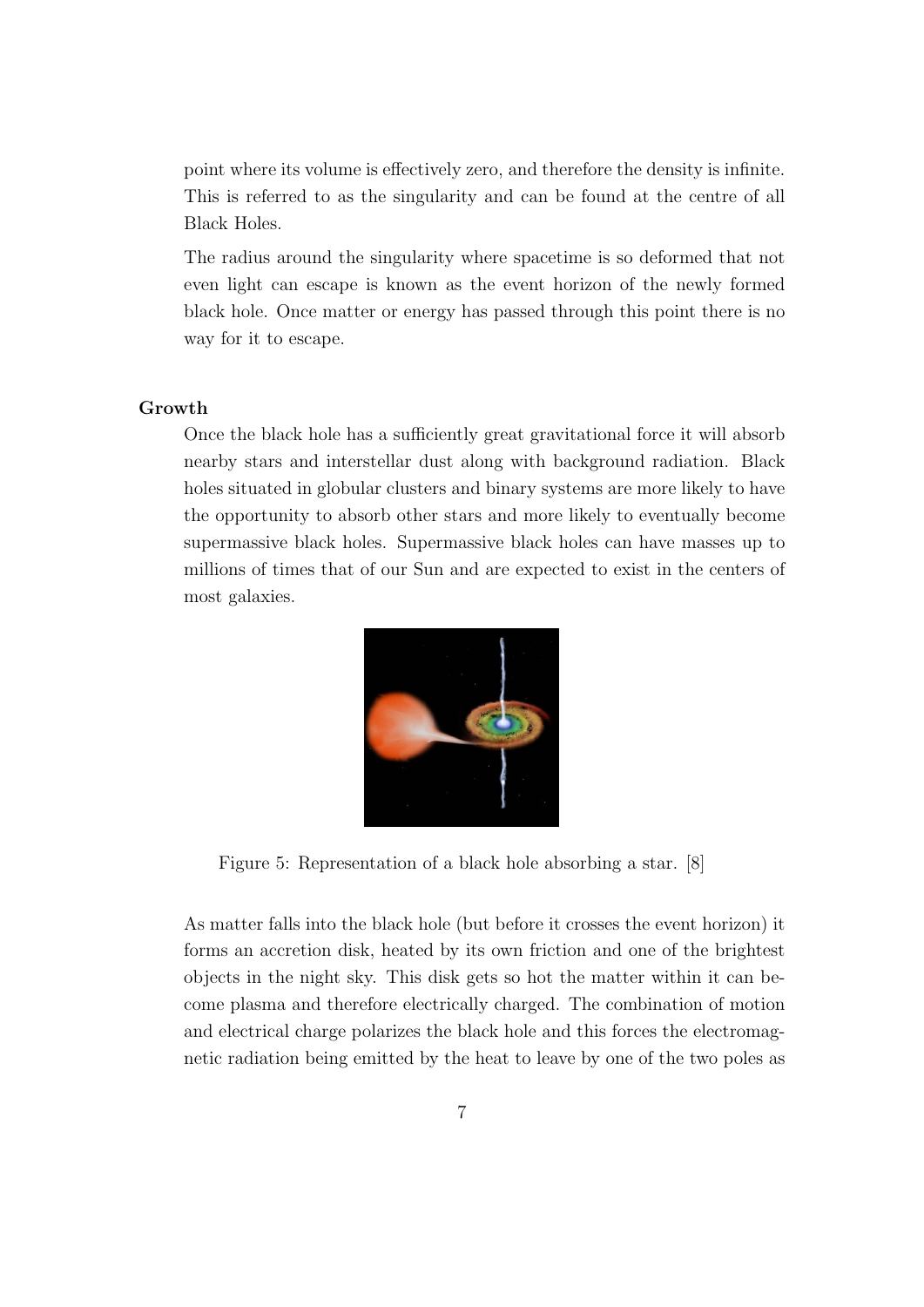shown in Fig. 5.

#### Death

In 1974, Stephen Hawking proved that black holes emit small amounts of radiation. This radiation, known as Hawking Radiation, is caused by quantum fluctuation (temporary change in the quantity of energy at a point in space) causing particle-antiparticle pairs to appear near the event horizon. To preserve energy the particle that entered the black hole must have a negative energy and the process would be equivalent to the black hole emitting a particle.

Hawking Radiation takes place at a rate inversely proportional to the mass of the black hole. This means that that small black holes emit much more radiation than their larger counterparts. For instance a black hole the size of a car would have a radius of  $5 \times 10^{-25}$ m and evaporate in a nanosecond [9]. Stephen Hawking predicts that this means all black holes will eventually evaporate into nothing, given enough time.

This feature of black holes means it's completely safe to artificially create them here on earth. In fact this is exactly what the scientists at CERN [10] are trying to do at the moment by smashing together to small particles at near light speed in the hopes of creating a large enough density for a micro-black hole to form.

### 4 Summation

The theory behind black holes has existed from classical Newtonian physics, to Einstein's theory of relativity, and survived introduction of Quantum mechanics; its resilience is unquestionable. Details in their definition may have updated to fit with our changing understanding of the nature of our universe but the core concept of a dead star that now absorbs everything around it, including light, remains the same.

Although problems with the current theory behind black holes are apparent, such as the Information Loss paradox, these should not be seen as weaknesses but as opportunities to improve our current understanding of our universe.